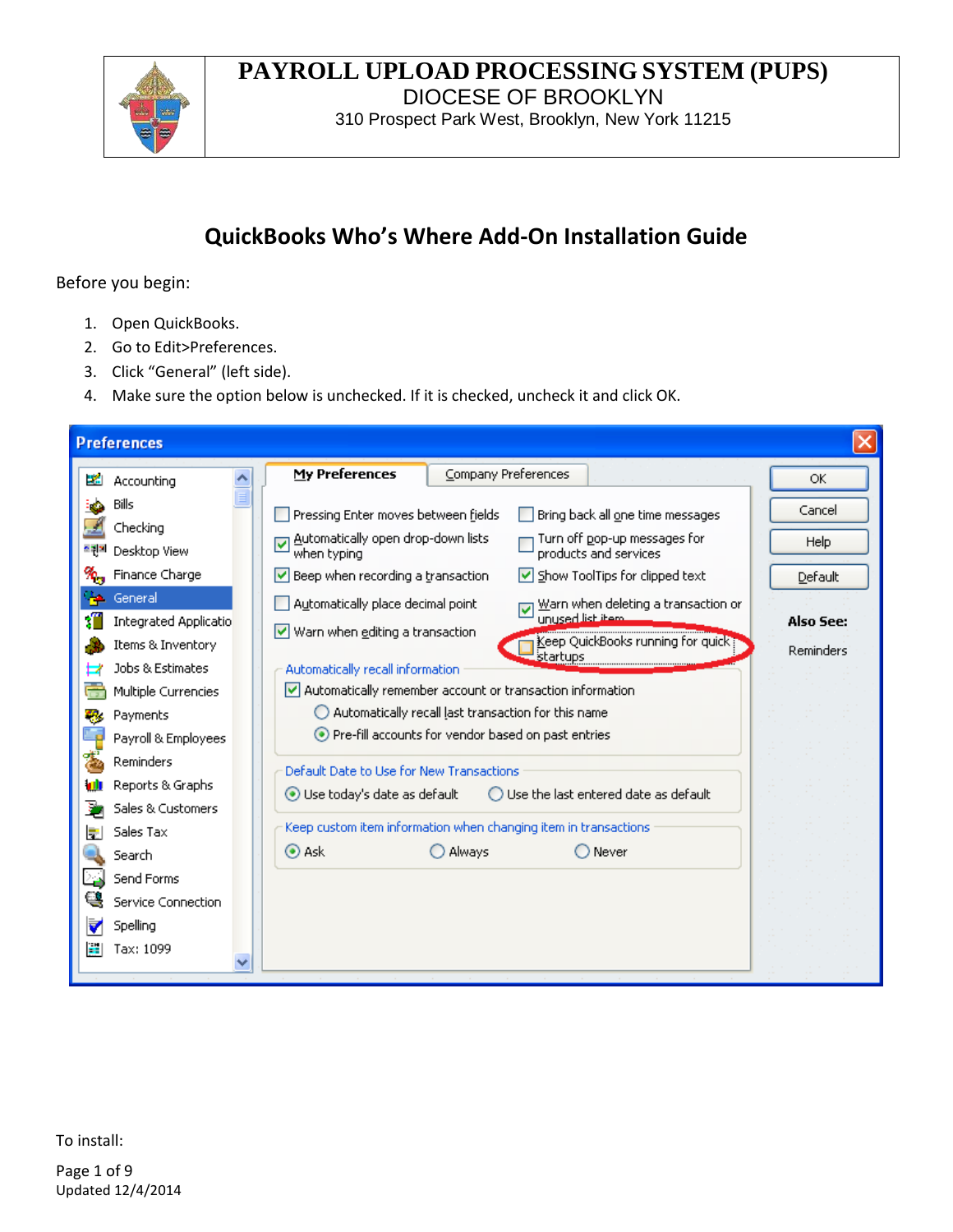- 1. Close QuickBooks
- 2. Save the Setup.zip folder to your desktop
- 3. Right click on the setup.zip folder and choose "Extract All." The destination location will default to your desktop. Click "Extract."
- 4. Right click on the **Setup icon** and select Properties. The following screen will display.
- 5. If necessary, select "Unblock" then "Apply."



- 6. Select "OK."
- 7. A file folder opens with a file named "Setup." Double-click the "Setup" file.
- 8. If you have Microsoft Vista or 7, select "Yes" to allow installation.
- 9. **One** of the **two** dialogue boxes will display.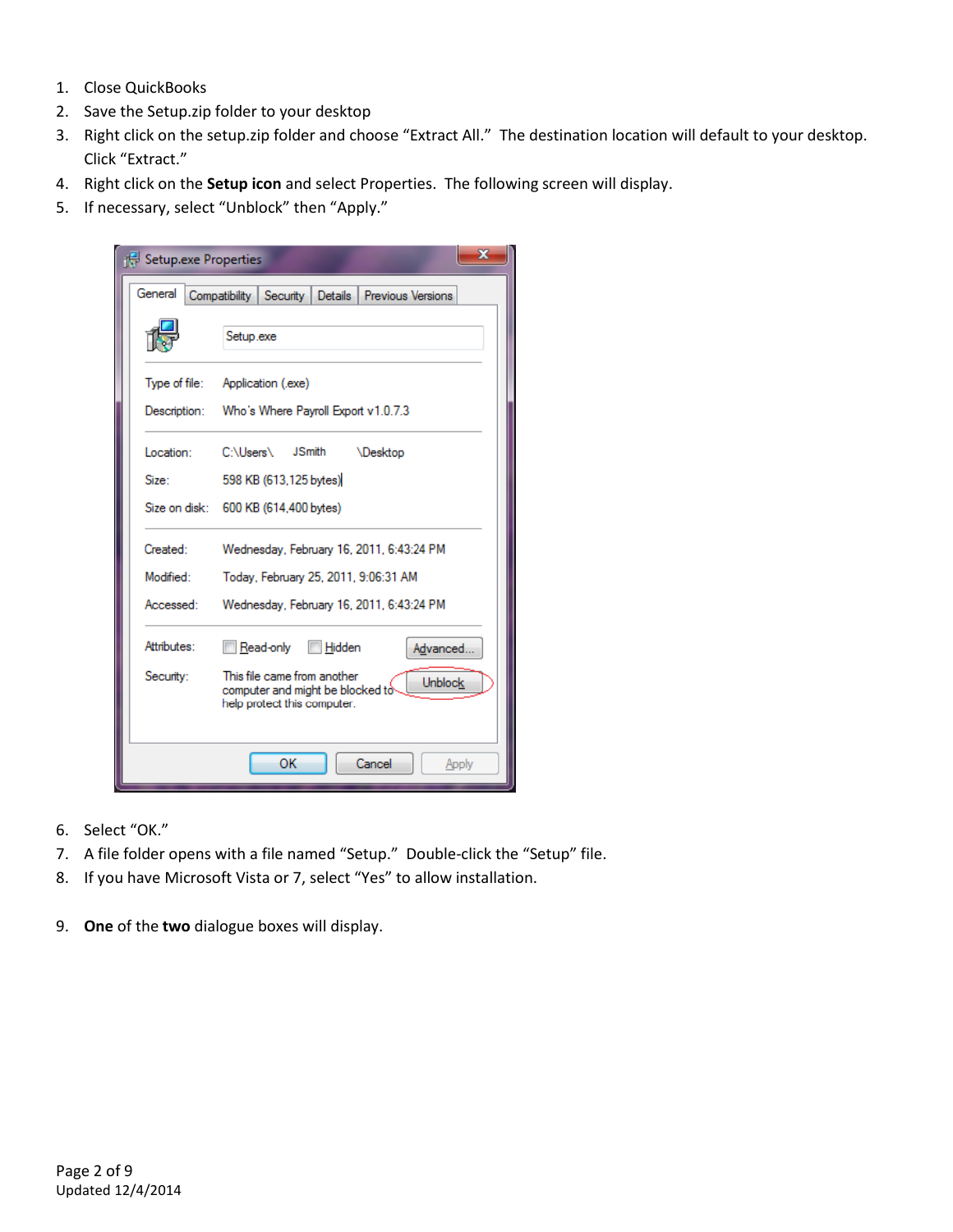If the following dialogue box displays, select "Next" and skip to Step 12.



If this box displays, you will need to install a prerequisite. Select "Next."

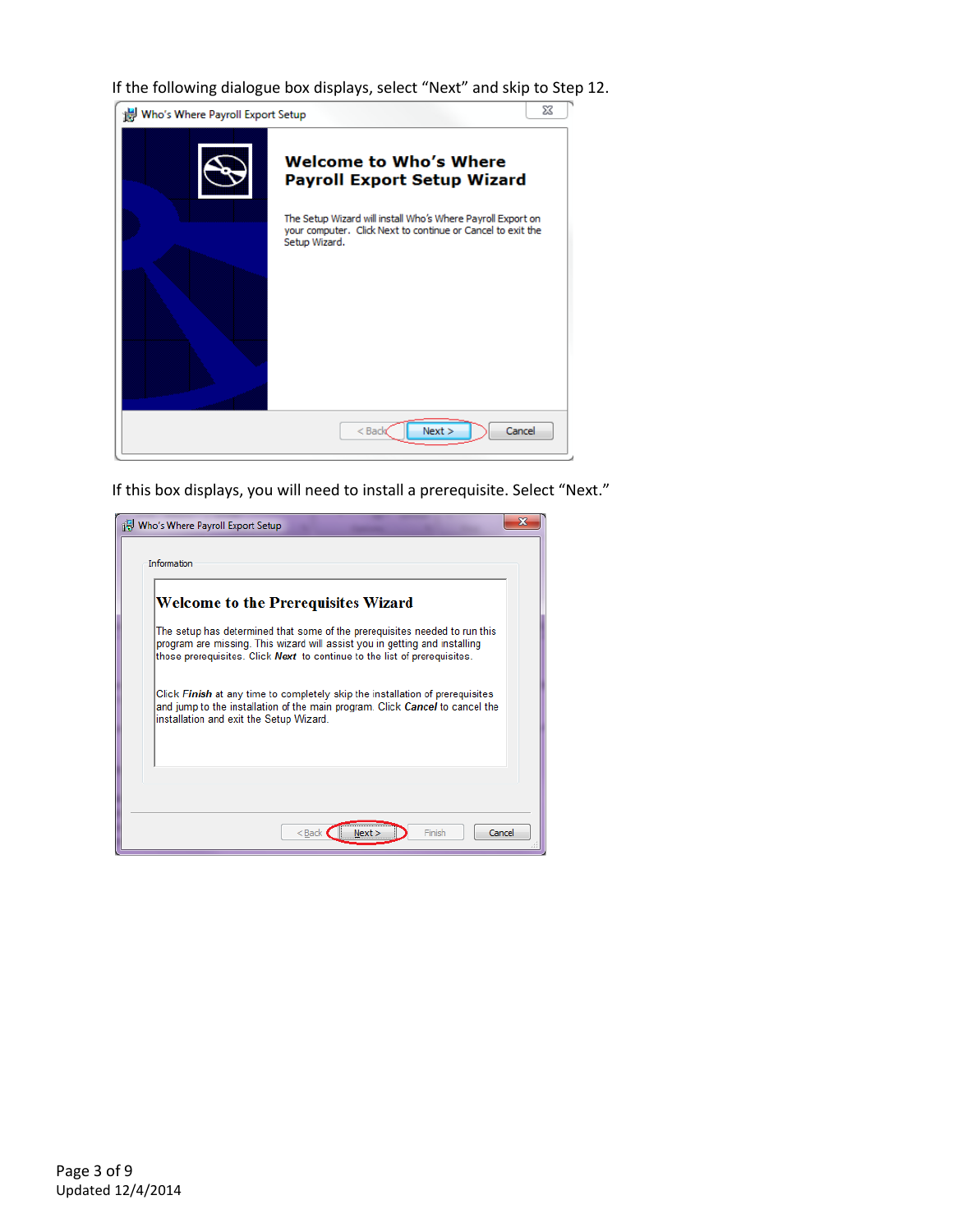- 10. The dialogue box below identifies which prerequisites can be downloaded.
	- a. Ensure that the checkbox next to **QBFC7.0** is **checked**. Leave the .NET Framework boxed **unchecked**. Click "Next."

| Name             | Version                                     | Action   |
|------------------|---------------------------------------------|----------|
| $\nabla$ QBFC7.0 | Required: 7.0 or higher. Found: nothing.    | Download |
| .Net Frame       | Required: any. Found an acceptable version. | Skip     |
|                  |                                             |          |
|                  |                                             |          |
|                  |                                             |          |

b. Once the download is complete, select "Next."

| Who's Where Payroll Export Setup                                                                                                                          |             |                  |  |  |
|-----------------------------------------------------------------------------------------------------------------------------------------------------------|-------------|------------------|--|--|
| Prereguisites Download                                                                                                                                    |             |                  |  |  |
| <b>URL</b>                                                                                                                                                | <b>Size</b> | <b>Status</b>    |  |  |
| http://www.dyve.com/QuickBooks/dotnetfx2.exe                                                                                                              | 22.42 MB    | 5%               |  |  |
| http://www.dyve.com/QuickBooks/QBFC7_0Installer.exe                                                                                                       | 11.43 MB    | Pending          |  |  |
| Ш<br>∢                                                                                                                                                    |             |                  |  |  |
| Progress: 3% (1.17 MB of 33.85 MB)<br>Downloading: .NET Framework 5% (1.17 MB of 22.42 MB)<br>C:\Users\vanderscheuren\Desktop\dotnetfx2.exe<br>Saving to: |             |                  |  |  |
|                                                                                                                                                           |             |                  |  |  |
| V Automatically install the prerequisites after finishing the downloads.                                                                                  |             |                  |  |  |
| $Back$                                                                                                                                                    | Next        | Cancel<br>Finish |  |  |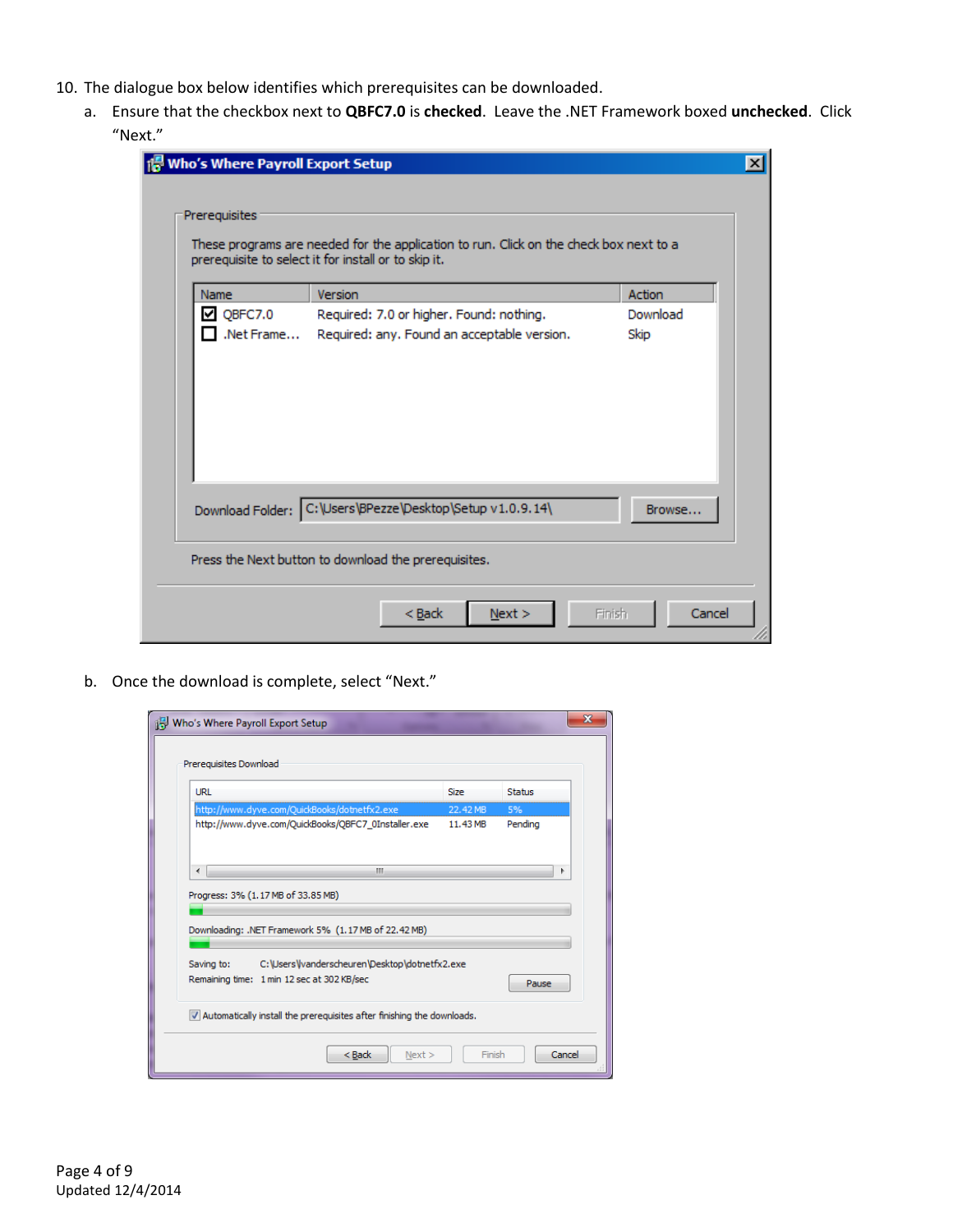### 11. Click "Finish."

|                                                 | QBFC 7.0 - InstallShield Wizard                                                                                        |  |  |  |  |
|-------------------------------------------------|------------------------------------------------------------------------------------------------------------------------|--|--|--|--|
| <b>OBFC7</b>                                    | <b>InstallShield Wizard Completed</b>                                                                                  |  |  |  |  |
| 7.0<br><b>BIL 136</b>                           | The InstallShield Wizard has successfully installed QBFC 7.0.<br>Click Finish to exit the wizard.                      |  |  |  |  |
|                                                 |                                                                                                                        |  |  |  |  |
|                                                 |                                                                                                                        |  |  |  |  |
| Gee system requirements for version information |                                                                                                                        |  |  |  |  |
|                                                 | ,,,,,,,,,,,,,,,,,,,,,,,,,,,,,,,,,,,,<br>Cancel<br>< Back<br>Finish<br>;,,,,,,,,,,, <del>,,</del> ,,,,,,,,,,,,,,,,,,,,, |  |  |  |  |

12. When the below screen displays, click "Next."

| Who's Where Payroll Export Setup | $\Sigma$                                                                                                                                    |
|----------------------------------|---------------------------------------------------------------------------------------------------------------------------------------------|
|                                  | <b>Welcome to Who's Where</b><br><b>Payroll Export Setup Wizard</b>                                                                         |
|                                  | The Setup Wizard will install Who's Where Payroll Export on<br>your computer. Click Next to continue or Cancel to exit the<br>Setup Wizard. |
|                                  | Next<br>Cancel<br>$<$ Bad                                                                                                                   |

13. Use the default file location ( C:\Program Files\Points North\Whos Where Payroll Export\). Be sure to delete the apostrophe in the file name if it is present. Select "Next."

| Who's Where Payroll Export Setup                                                                              | ж<br>▬           |
|---------------------------------------------------------------------------------------------------------------|------------------|
| <b>Selext Installation Folder</b><br>This is the folder where Who's Where Payroll Export will be installed.   |                  |
| To install in this folder, dick "Next". To install to a different folder, enter it below or dick<br>"Browse". |                  |
| Folder:<br>C: \Program Files\Points North\Who's Where Payroll Export\                                         | Browse           |
|                                                                                                               |                  |
| <b>Advanced Installer</b><br><back <<="" td=""><td>Next &gt;<br/>Cancel</td></back>                           | Next ><br>Cancel |

Page 5 of 9 Updated 12/4/2014

╲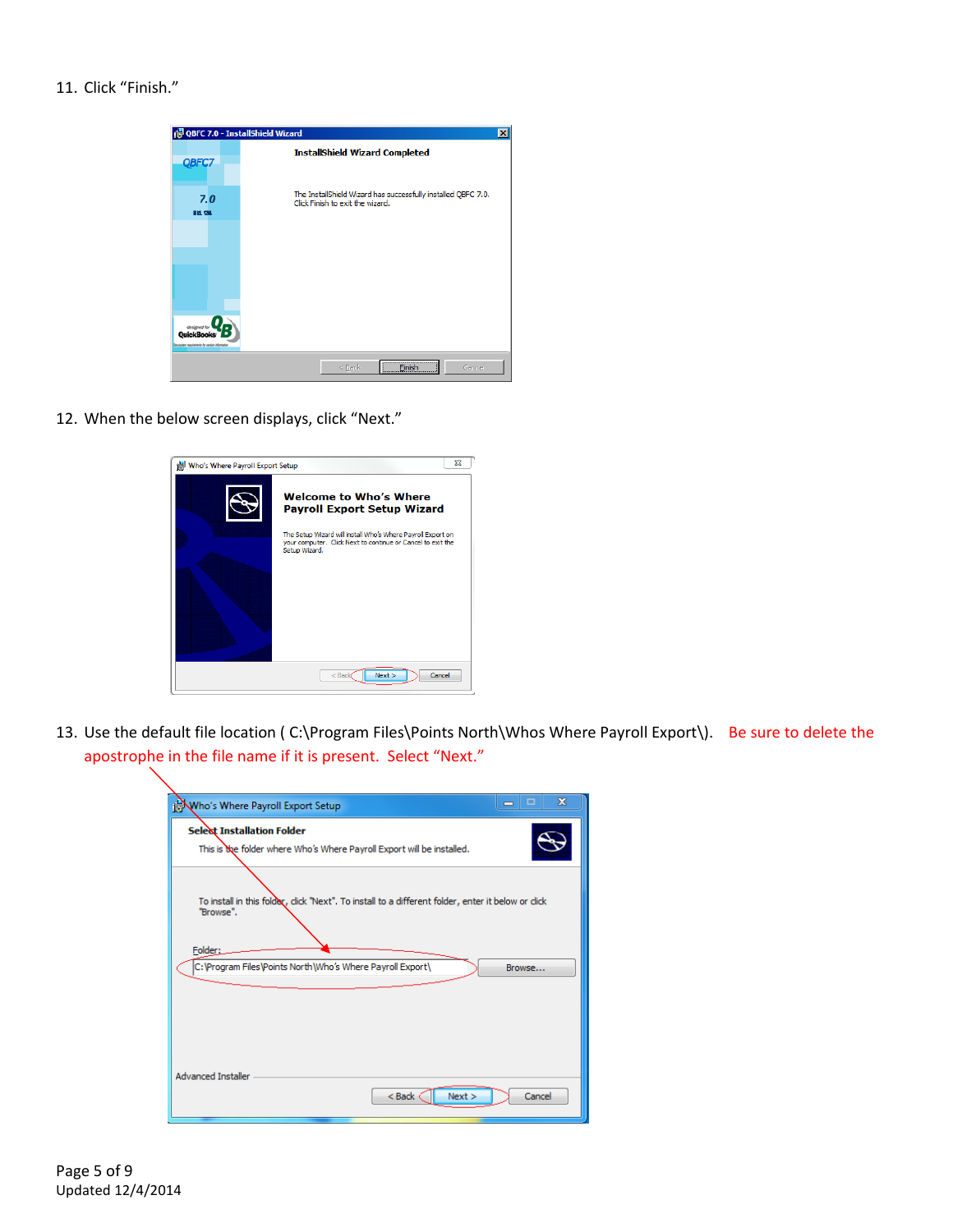#### 14. Click "Install."



15. If the installation appears to stall at this point, check the task bar across the bottom of the screen for the following icon:



If the icon is visible, click on it to bring up the following dialogue box:

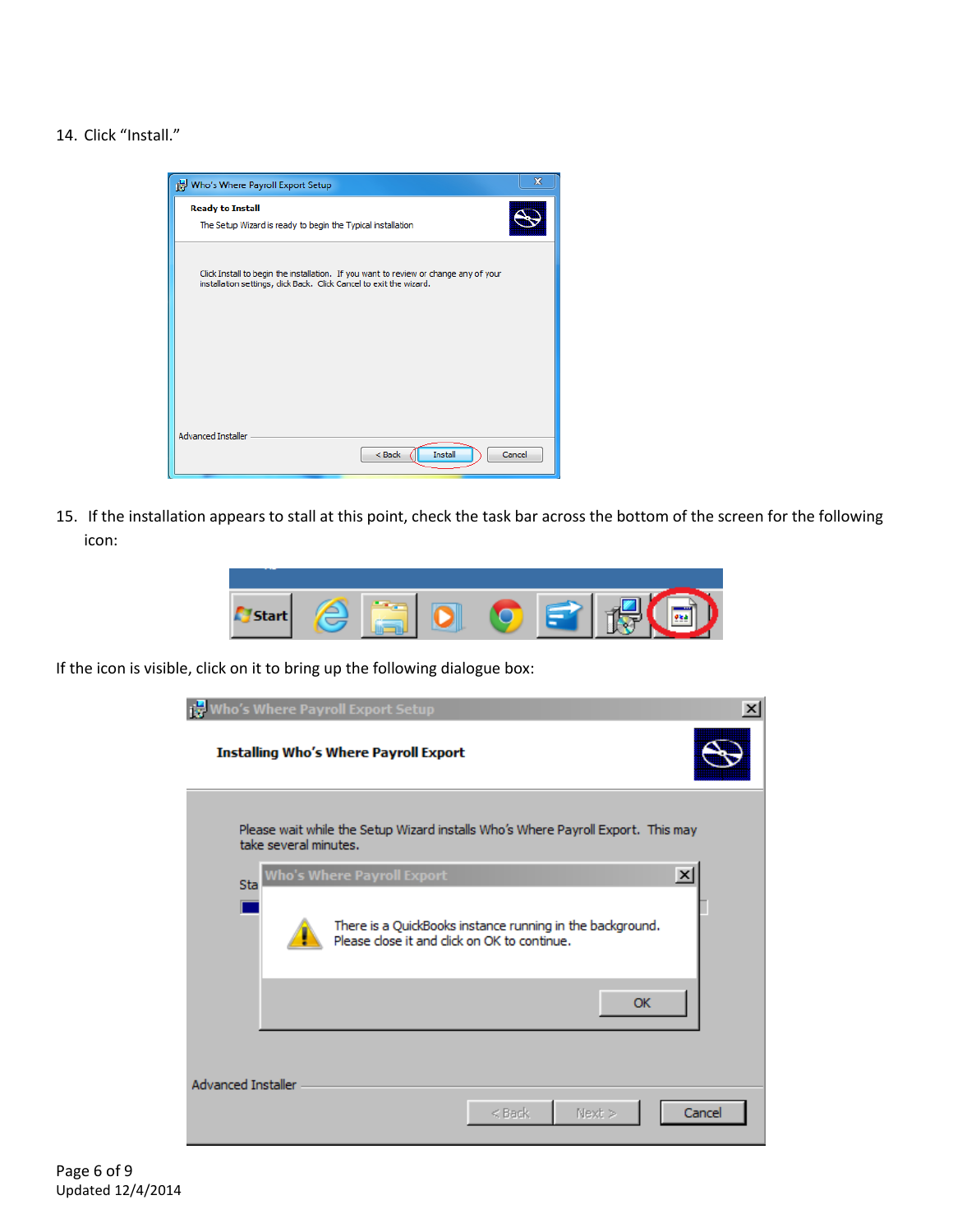Click "OK" to complete the installation (this dialogue box may appear even if you have the QuickBooks application closed.)



16. After the software has been installed, click "Finish."

Now that your installation is complete, you will want to verify that the data in Quickbooks can be accessed by following the steps on the next page.

NOTE: If your computer uses the Windows Vista or Windows 7 operating system, complete the steps below to activate the changes in QuickBooks.

- 1. Right-click on the QuickBooks icon and select "Run as Administrator."
- 2. When asked if you want to allow Intuit to make changes to your software, select "Yes."
- 3. Log into QuickBooks as the Administrator.
- 4. Changes have been accepted, QuickBooks can be closed.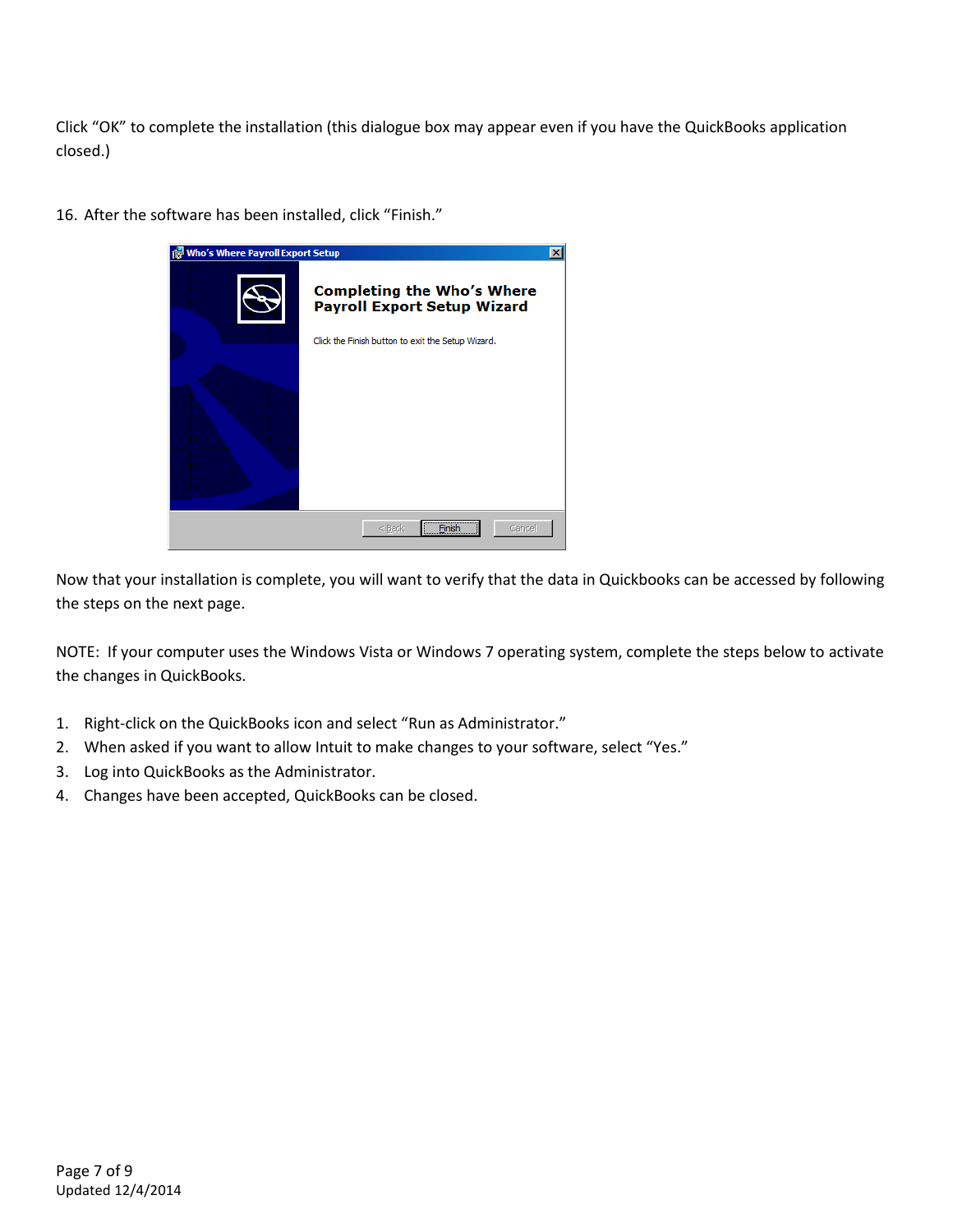## **Verify the application is able to access all information in QuickBooks:**

- 1. Open QuickBooks.
- 2. Go to Edit>Preferences.
- 3. Click "Integrated Applications" (left side), then select the "Company Preferences" tab.
- 4. Make sure that the check box "Don't allow any applications to access this company file" is **unchecked**, and the check box "Notify the user before running any application whose certificate has expired" is **checked**.
- 5. Click on "Who's Where Payroll Export" application name in the table.

| <b>Preferences</b> |                             |                                                                                                                                            |                                                                                       |            |                  |
|--------------------|-----------------------------|--------------------------------------------------------------------------------------------------------------------------------------------|---------------------------------------------------------------------------------------|------------|------------------|
|                    | Accounting                  | My Preferences                                                                                                                             | <b>Company Preferences</b>                                                            |            | OK               |
|                    | <b>Bills</b>                |                                                                                                                                            | You can manage all applications that interact with this QuickBooks company file here. |            | Cancel           |
|                    | Calendar                    |                                                                                                                                            | <b>Help</b>                                                                           |            |                  |
|                    | Checking                    | Don't allow any applications to access this company file<br>> Notify the user before running any application whose certificate has expired |                                                                                       |            |                  |
|                    | <b>Desktop View</b>         |                                                                                                                                            |                                                                                       |            | <b>Default</b>   |
|                    | <b>Finance Charge</b>       |                                                                                                                                            | APPLICATIONS THAT HAVE PREVIOUSLY REQUESTED ACCESS TO THIS COMPANY FILE               |            |                  |
|                    | General                     | ALLOW ACCESS                                                                                                                               | : APPLICATION NAME                                                                    |            | <b>Also See:</b> |
|                    | Integrated Applications     |                                                                                                                                            | Intuit Sync Manager                                                                   | Properties | General          |
|                    | Items & Inventory           |                                                                                                                                            | Points North - Invoice Importer                                                       | Remove     | Service          |
|                    | <b>Jobs &amp; Estimates</b> | ✓                                                                                                                                          | QuickBooks Financial Statement Des                                                    |            | Connection       |
|                    | <b>Multiple Currencies</b>  | ✓                                                                                                                                          | QuickBooks Fixed Asset Manager                                                        |            |                  |
|                    | Payments                    | ✓                                                                                                                                          | <b>SdkTest</b>                                                                        |            |                  |
|                    | Payroll & Employees         | ✓                                                                                                                                          | Who's Where Payroll Export                                                            |            |                  |
|                    | Reminders                   |                                                                                                                                            |                                                                                       |            |                  |
|                    | Reports & Graphs            |                                                                                                                                            |                                                                                       |            |                  |
|                    | Sales & Customers           |                                                                                                                                            | $\leq 1$ parn shout annitcations that integrate with QuickBooks                       |            |                  |

- 6. Select "Properties" and the following screen will display. Make sure the check box "Allow this application to access Social Security Numbers, customer credit card information, and other personal data" is checked.
- 7. Click "OK."



8. On the Edit>Preferences screen click "OK."